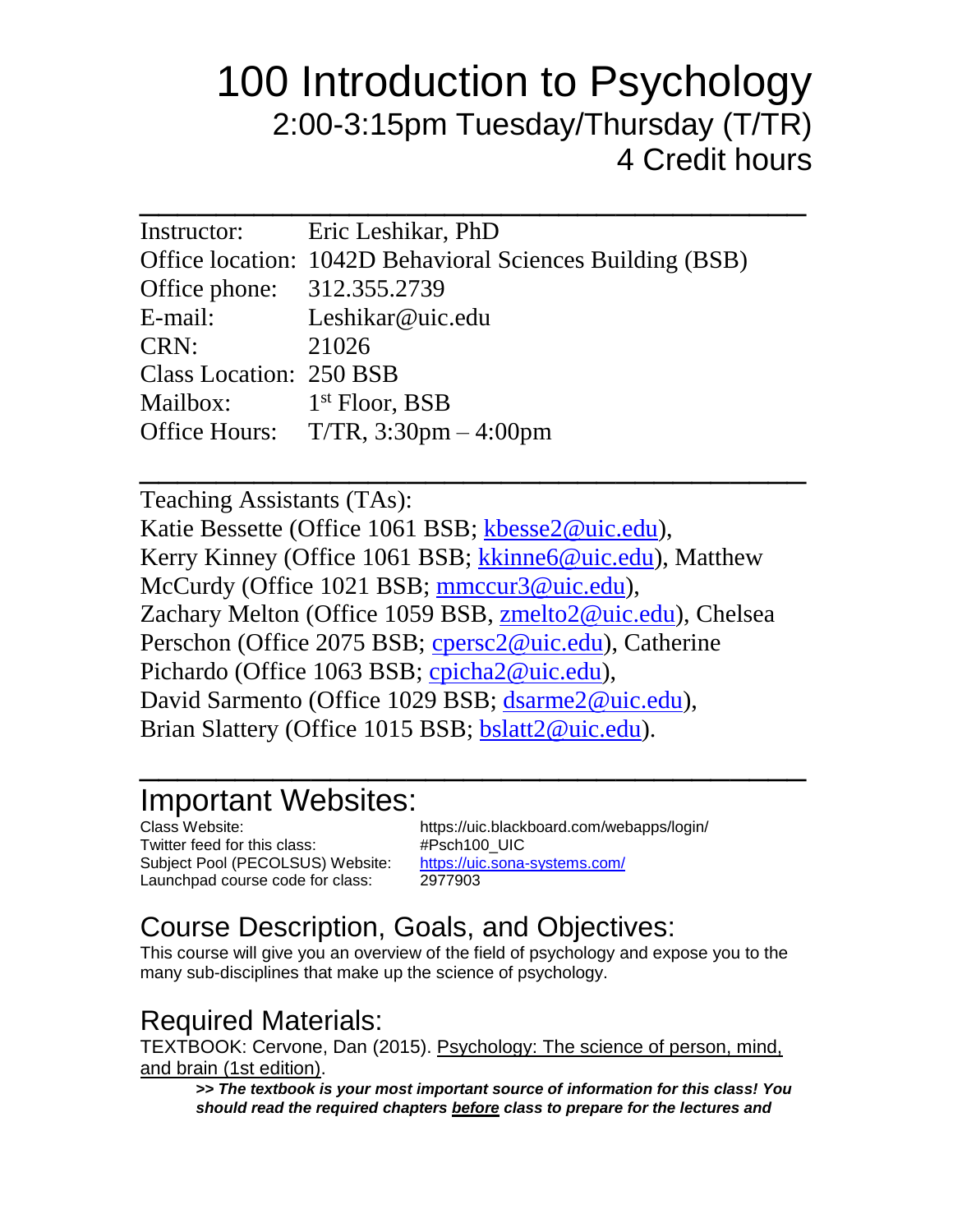*quizzes.*

Online Access code to LAUNCHPAD: *Make sure you have access to LaunchPad. This is how you will be acessing online assignments! This access code is automatically bundled with the textbook that you purchase through the UIC bookstore.*

I-CLICKER 2 (But if you have an i-clicker 1, that will work too)

**>>** *This is an interactive tool that we will use almost every day in class. Quizzes will be conducted EXCLUSIVELY with your i-clicker, so bring your i-clicker so that you will be able to take all quizzes. Some in class activities will also be conducted using your i-clicker.*

### What to bring to class everyday:

i-clicker pen/pencil paper

#### What you cannot use in class:

Laptops, ipads, etc. Cell phones

#### Course Policies

#### Lecture Attendance Policy:

You will be responsible for material presented both in class and in the textbook, so it is in your best interest to attend class. Although attendance is not mandatory it is **strongly** encouraged. Please make sure to **arrive on time**. Given the arrangement of the classroom, it can be disruptive if you walk in late. If you need to leave class early, please make sure that you sit as close to the door as possible so that you do not disrupt the class when leaving.

### Discussion Section:

In addition to attending lecture, you also will be attending a discussion section. Critical information for the class will be presented in your discussion section, so you are strongly encouraged to attend. Attendance will be taken in your discussion section. You will earn points for coming to discussion section. Importantly, some material on the exam will be related to what you learn in your discussion section, so it is important that you attend.

#### Grades:

There will be a total of 560 possible points you can earn in this class. Scores earned by students in sections taught by other instructors have no effect on the calculation of your grade.

| 3 (out of 4) Exams (80 points each)              | 240 | points |  |
|--------------------------------------------------|-----|--------|--|
| 7 (out of 10) Quizzes (10 points each)           | 70  | points |  |
| <b>First Assignment</b>                          | 10  | points |  |
| 10 (out of 13) Learning Curve Assignments        | 50  | points |  |
| 2 Papers (30 points each)                        | 60  | points |  |
| 10 Discussion Section points (5 points each)     | 50  | points |  |
| 8 Psychology Experience Credits (10 pts each) 80 |     | points |  |
|                                                  | 560 | points |  |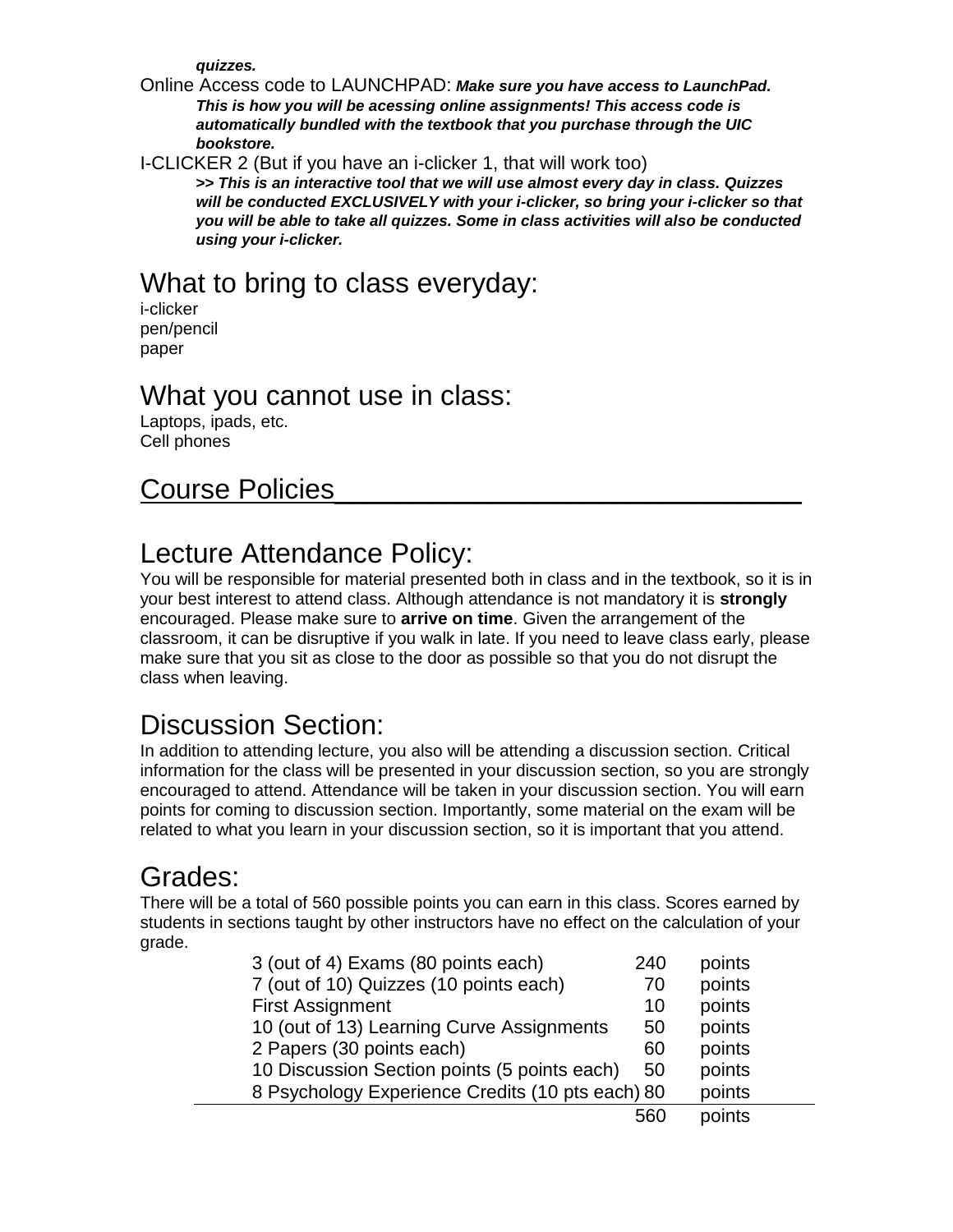#### Exams:

The exams are multiple-choice. There are 40 questions per exam. Each exam is worth 80 points. Exams 1-3 will be held during class (see course schedule on last page of this syllabus). Exam 4 will be held during finals week. Exam 4 (final exam) is not cumulative. When calculating your grade at the end of the semester, I will drop your lowest exam grade. Therefore, there are NO make-up exams. Missed exams will be counted as a zero and subject to the drop policy. To get the highest possible grade in class, it is in your best interest to take all 4 exams.

| covers Ch. 1, 2, 12, 13  |
|--------------------------|
| covers Ch. 14, 15, 16, 6 |
| covers Ch. 7, 8, 9, 10   |
| covers Ch. 11, 3, 5      |
|                          |

#### Quizzes:

A total of 10 quizzes consisting of 10 multiple-choice questions (each) will be given throughout the semester. Quizzes will be given in class using i-clickers. Your top 7 quizzes will count towards your grade; the other 3 will be dropped. Because of this, no make-up quizzes will be given. Missed quizzes will be counted as a zero and subject to the drop policy. Quiz dates on the schedule on the last page of this syllabus are tentative; official quiz dates will be announced in class. Quizzes can take place any time during the lecture (at the beginning, middle, or end of class); therefore, it is in your best interest to stay for the entire lecture. **Important! If you do not have your i-clicker on quiz dates, you will not be able to participate in the Quiz. In other words, you won't receive credit for the quiz if you don't have your i-clicker with you.**

# Quiz Grade Challenge:

If you want to dispute an answer on a quiz, you will need to fill out the Request to Review Quiz form. On the form you will have to list what quiz answer you are disputing, and the relevant material in the book that supports your answer. Print out the form and hand the paper copy to me (Eric Leshikar). If I accept your dispute, you will receive full credit for the question you challenged. A similar form will be available for exams. To look at your quiz, please come to my office hours.

# Learning Curve Assignments (LCA):

Throughout the semester, you will be assigned Learning Curve Assignments. These assignments will cover content from a chapter in your textbook. You will be asked to complete the learning curve assignment BEFORE we cover that content in class. I will announce these due dates in class. Learning curve assignments will be worth **5 points** each. The total amount of points that you can earn from learning curve assignments will be capped at 50 points (which translates to doing 10 LCAs).

### Discussion Section Points:

Each week your TA will take attendance in your discussion section. You will receive 5 points for every class you attend up to a maximum of 10 classes totaling 50 points.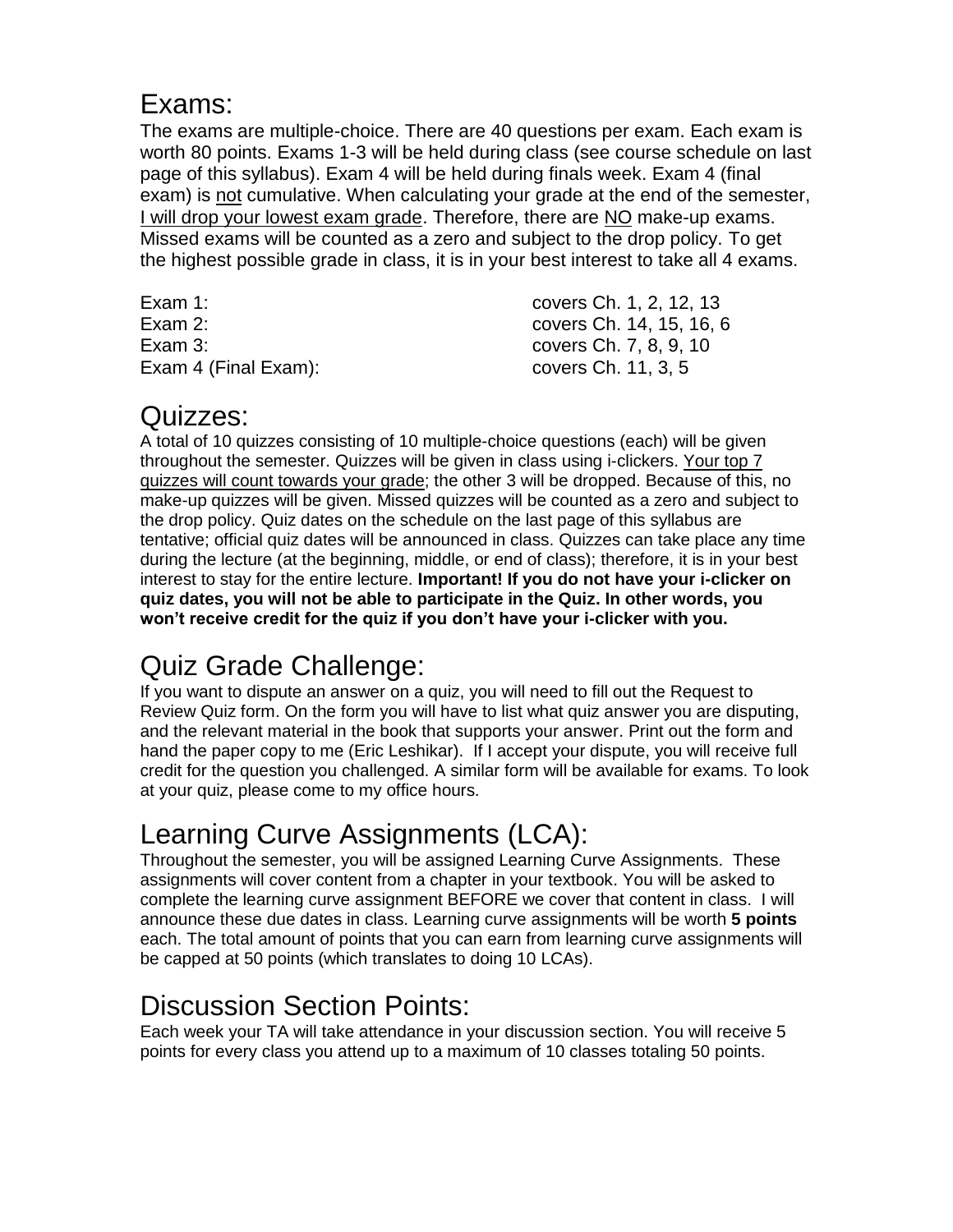## Psychology Experience Credits (PEC):

As part of this course, you are required to earn 8 Psychology Experience Credits (PECs) by any of three methods: (1) participating as a subject in Institutional Review Board (IRB)-approved research studies conducted under the supervision of Psychology Department faculty, (2) participating as a simulated client in one or more professional training sessions conducted by advanced undergraduate and graduate students in psychology, and/or (3) writing summaries of published empirical research using the resources of UIC's Daley Library. You can earn all 8 PECs by any one of these methods, or you may earn some PECs by each method. More information that explains each of these methods in more detail will be given to you during lecture on **Thursday, January 14th** .

**Important!** If you earn 3 credits through participating in experiments by **Friday**, **March**  4<sup>th</sup> you will then be eligible to complete 1 extra PEC (a 9<sup>th</sup> PEC), which will count towards your grade. It is in your best interest to earn credits through participating in research as early as possible in the semester.

### Papers: Applying Psychological Science Paper (APSP)

There will be two papers you will need to complete in this course; more information will be given to you by the Teaching Assistant (TA) for your discussion section. If you have any questions about the papers ask your teaching assistant first, and if you still have a question after talking to your TA you can ask me (Eric Leshikar). The deadline for your first paper will be **Sunday, February 7<sup>th</sup> at 11:59pm**, and the deadline for your second paper will be **Sunday, March 13th at 11:59pm**.

#### How you will be graded:

At the end of the semester, I will calculate the MEAN point total for the top 10% of students in the class. Then, I will assign point cut-offs based on that MEAN as follows:

 $A = 90\%$  of MEAN  $B = 80\%$  of MEAN  $C = 70\%$  of MEAN  $D = 60\%$  of MEAN  $F = 59\%$  of MEAN and BELOW

### Academic Integrity:

As an academic community, UIC is committed to providing an environment in which research, learning, and scholarship can flourish and in which all endeavors are guided by academic and professional integrity. All members of the campus community– students, staff, faculty, and administrators–share the responsibility of ensuring that these standards are upheld so that such an environment exists. Instances of academic misconduct by students will be handled pursuant to the Student Disciplinary Policy: <http://www.uic.edu/depts/dos/studentconduct.html>

**Please don't cheat in any way in this class.**

### Religious Holidays:

If you wish to observe a religious holiday sometime in the semester, you should notify me (Eric Leshikar) by **Friday, January 15th** of the date you will be absent. I will make every reasonable effort to honor your request.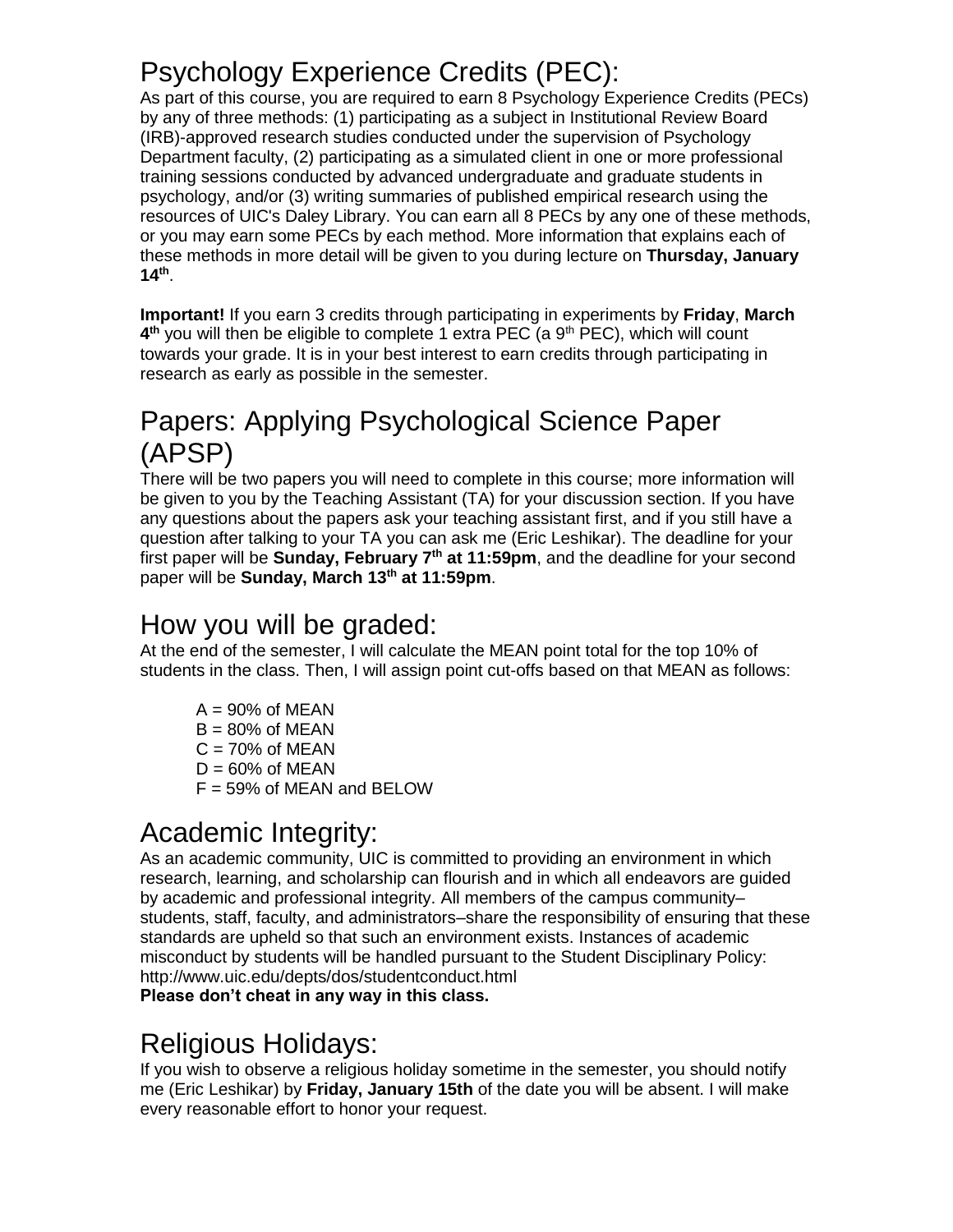### Academic Deadlines:

Please see the following for a list of important academic deadlines this semester: http://catalog.uic.edu/ucat/academic-calendar/

### Disability Accommodation:

The University of Illinois at Chicago is committed to maintaining a barrier-free environment so that students with disabilities can fully access programs, courses, services, and activities at UIC. Students with disabilities who require accommodations for access to and/or participation in this course are welcome, but must be registered with the Disability Resource Center (DRC). You may contact DRC at 312-413-2183 (v) or 312-413-0123 (TTY) or see the following website: http://drc.uic.edu/

### The Writing Center:

The center is located in Grant Hall 105, and offers one-on-one consultation with students who need help developing ideas, or need advice, guidance or additional instruction on any aspects of writing in any class. Tutors are prepared to spend fifty minutes per appointment, and there is no limit to the number of tutoring sessions you are allowed each semester. Make an appointment and be on time! For an appointment, call the Writing Center at (312) 413-2206, or stop by room 105 of Grant Hall. Visit the Writing Center website at [www.uic.edu/depts/engl/writing](http://www.uic.edu/depts/engl/writing) for more information.

## UIC Computer Labs:

Computer labs are available throughout campus where you may write and/or print out your work. For a list of labs and the hours they're open, go to: www.accc.uic.edu/pclabs NOTE: Make sure you allow plenty of time to print out papers. Sometimes labs have long lines of students waiting for access.

### The Academic Center for Excellence:

The center can help if you feel you need more individualized instruction in reading and/or writing, study skills, time management, etc. Phone: (312) 413-0031. http://www.uic.edu/depts/ace/

#### Miscellaneous:

Cell phone use of any kind is prohibited in the classroom.

Conversations with your classmates during class are very distracting; please don't talk in class during lectures or when others are speaking.

Laptop/ipad/tablet use is not allowed in the classroom (unless you have a documented need to use these in class).